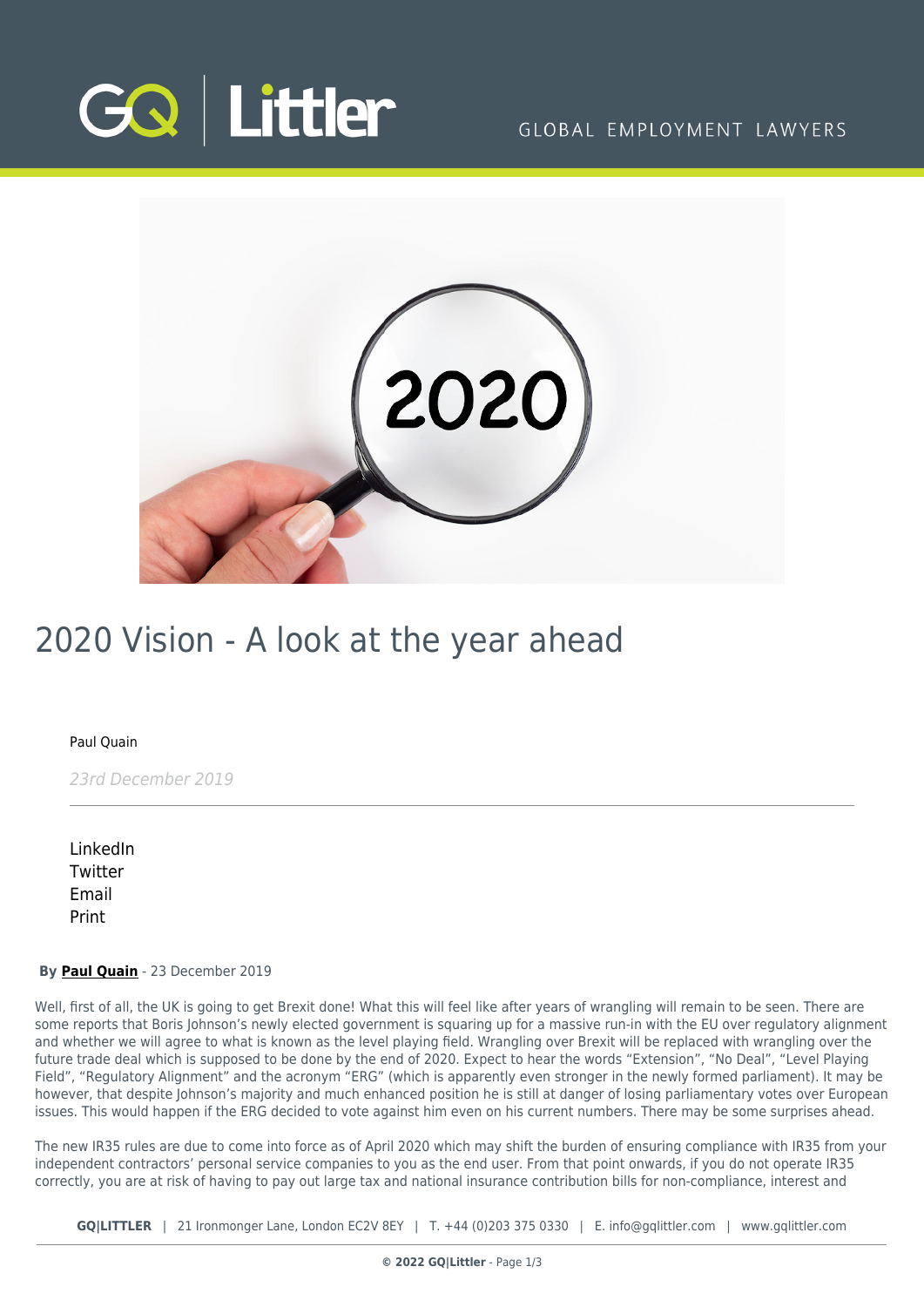# **GQ Littler**

# GLOBAL EMPLOYMENT LAWYERS

penalties. There are options for end users to manage this new compliance burden, including accepting the risk; accepting that IR35 applies; changing practical arrangements, or converting contractors to employees. Our working assumption for most clients, especially those in the financial services sector, is that most contractors will become directly employed. We have set out a high-level overview of the changes to the IR35 rules and our preliminary thoughts on what you could do about them which you can read [here.](https://www.gqlittler.com/resources/news-and-views/ir35-special-report.htm)

Trans rights are likely to be in the news in 2020 as a couple of cases make their way through the appeal courts. You may have heard about the high profile case of Maya Forstater -v-(1) CGD Europe (2) Centre for Global Development (3) Masood Ahmed in which judgment was handed down this month. Forstater was a public policy researcher and writer with the Centre for Global Development (CGD), an international thinktank that campaigns against poverty and inequality. Her contract at the charitable organisation was not renewed in March after a dispute over publicising her views on social media. She was accused of using "offensive and exclusionary" language in tweets opposing government proposals to reform the Gender Recognition Act to allow people to self-identify as the opposite sex.

In another case (Mackereth v Department of Work & Pensions), an employment tribunal found that a doctor engaged to carry out health assessments for the Department for Work and Pensions was not discriminated against on the grounds of religion or belief for refusing to address transgender patients by their chosen pronoun.

The tribunal accepted that the doctor's Christianity was protected under the Equality Act 2010. It held that the doctor's particular beliefs that God only created males and females and that a person cannot choose their gender, his lack of belief in transgenderism and his conscientious objection to transgenderism, were views incompatible with human dignity which conflicted with the fundamental rights of others and so were not protected religious or philosophical beliefs under the Equality Act. The doctor intends to appeal the decision.

We may see the case about the "gay cake" come back in 2020. This was about the Christian owners of a bakery who refused to provide a cake bearing the words "Support Gay Marriage" to a gay customer. An application has been lodged with the European Court of Human Rights, so watch this space!

So what else is going to happen in 2020? Well, finally we are going to be clearer about determining the reference period for defining a week's pay (when cross-referencing paid annual leave with working time obligations). The reference period is changing from 12 weeks to 52 weeks or if the worker has been employed for less than 52 weeks, the number of complete weeks for which the worker has been employed. This will happen on 6 April.

Also on 6 April, some regulations will come into force which will lower the threshold required for a request to set up information and consultation arrangements from 10% to 2% of employees, subject to the existing minimum of 15 employees.

Considering the Conservative party manifesto, we can determine what other changes are likely to occur over the next year. It is somewhat thin on the ground in this area but the Conservatives promise:

- They will negotiate a future relationship with the EU which will allow them to raise standards in several areas including workers' rights and the introduction of an Australian Style points-based system;
- No rate increases of income tax, national insurance or VAT;
- To extend the period of leave for unpaid carers:
- To publish a national strategy for disabled people and reduce the disability employment gap (although they do not say how);
- To predict fewer migrants, but again they do not state how this will be achieved (although EU and non-EU citizens will be treated equally) That their government will "make the UK the best place in the world to work" by creating a single enforcement body to crack down on employment law breaches;
- To ensure workers can request a more flexible contract and can consult on introducing flexible working by default;
- To strengthen redundancy protections for women who return from maternity leave (although the reference to this is very unclear);
- $\blacksquare$  To allow parents to take extended leave for neonatal care and to introduce the right to one week of leave for unpaid carers.

We will see how much of this actually features in the programme and there has been already some backtracking on "raising standards in… workers' rights", although it is unclear whether this represents its position or whether this is simply posturing in preparing for a trade deal negotiation with the EU.

Early next year an employment tribunal will consider and decide whether ethical veganism is capable of being protected as a philosophical belief. This is likely to be a hot topic!

**GQ|LITTLER** | 21 Ironmonger Lane, London EC2V 8EY | T. [+44 \(0\)203 375 0330](https://www.bg-pdf.co.uk/_GQ/tel:+442033750330) | E. [info@gqlittler.com](mailto:info@gqlittler.com) | [www.gqlittler.com](https://www.gqlittler.com)